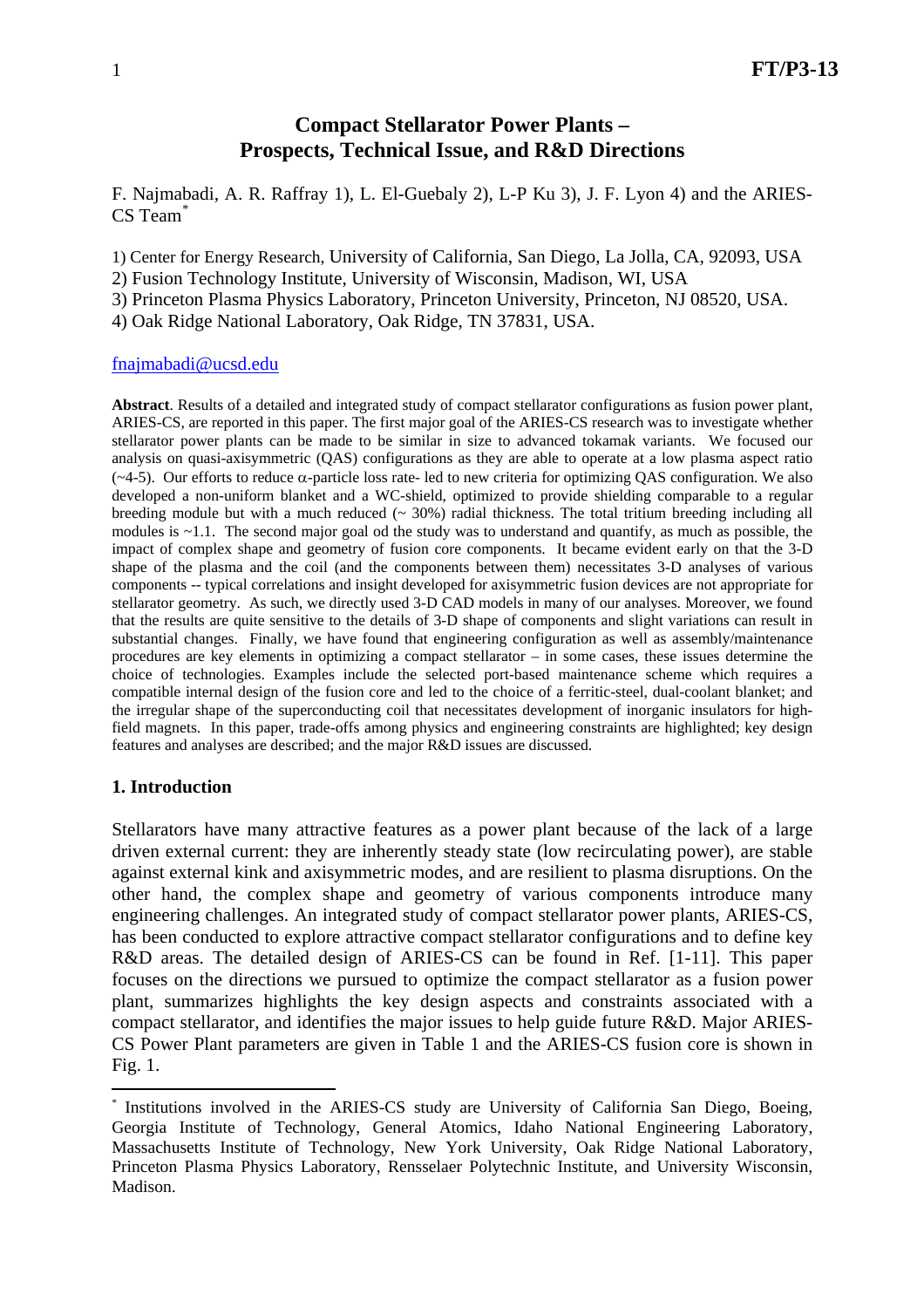| Major radius, $\langle R_{axis} \rangle$ (m)  | 7.75               |
|-----------------------------------------------|--------------------|
| Minor Radius, $\langle a \rangle$ (m)         | 1.70               |
| On-axis field, $\langle B_0 \rangle$ (T)      | 5.7                |
| Peak field on the coil, $B_{\text{max}}(T)$   | 15.1               |
| Plasma current (MA)                           | $\overline{4}$     |
| Plasma $\langle \beta \rangle$                | 6.4%               |
| Plasma temperature, $\langle T \rangle$ (keV) | 6.6                |
| Electron density $(m^{-3})$                   | $4 \times 10^{20}$ |
| ISS95 confinement multiplier                  | 2                  |
| $\alpha$ -particle loss fraction              | 5%                 |
| Fusion power (MW)                             | 2,440              |
| Thermal Power (MW)                            | 2,920              |
| Thermal Conversion efficiency                 | 43%                |
| Average neutron wall load ( $\text{MW/m}^2$ ) | 2.6                |
| Peak neutron wall load $(MW/m2)$              | 5.4                |

TABLE 1: ARIES-CS POWER PLANT PARAMETERS



*FIG. 1. The ARIES-CS fusion power core.*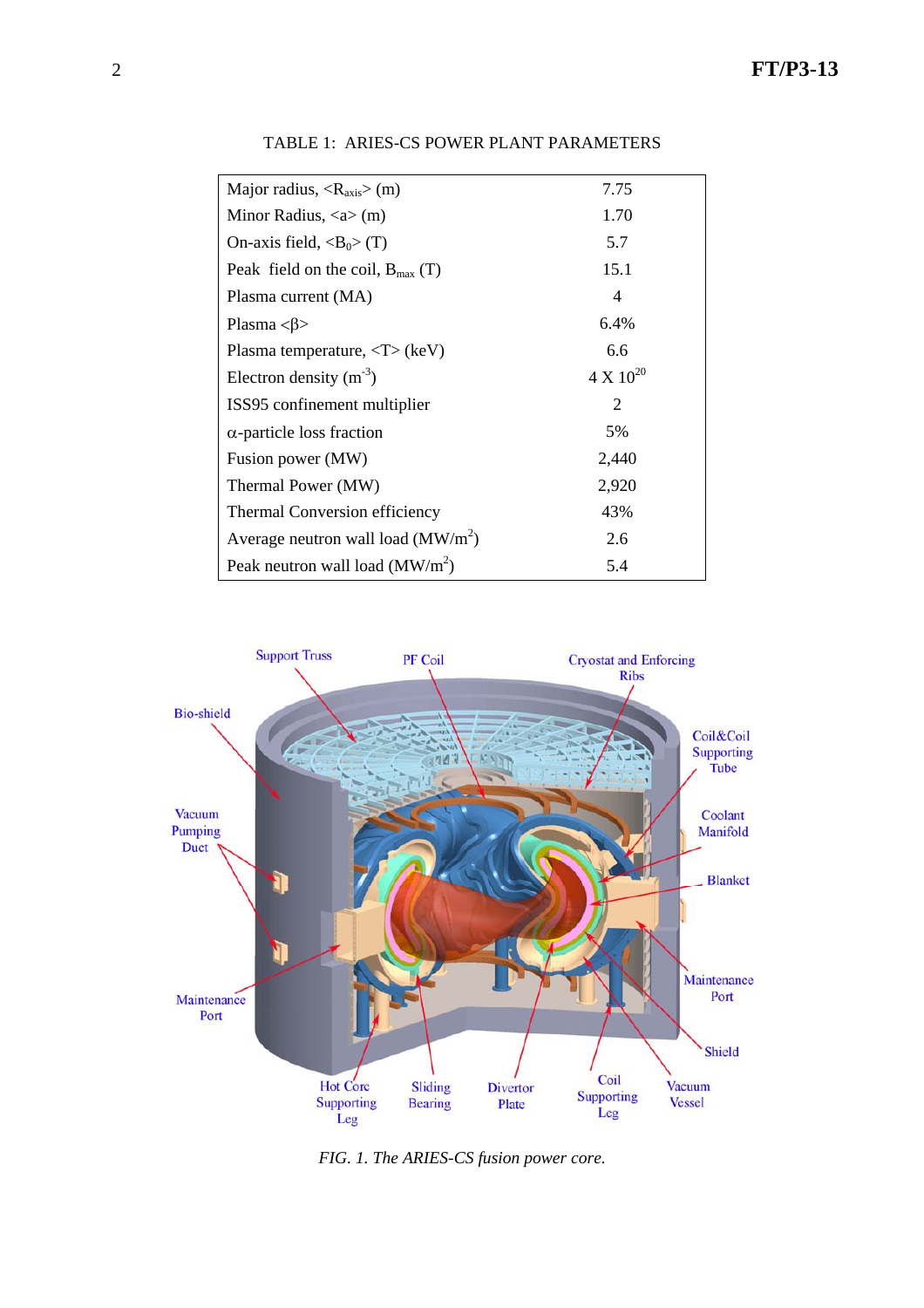The large size and mass predicted by earlier stellarator power plants studies had led to cost projections much higher than those of advanced tokamak power plant. As such, the first major goal of the ARIES-CS research was to investigate if stellarator power plants can be made to be comparable in size to advanced tokamak variants while maintaining desirable stellarator properties. These issues are discussed in Sec. 2.

As stellarator fusion core components would have complex shapes and geometry, the second major goal of the ARIES-CS study was to understand and quantify, as much as possible, the impact of complex shape and geometry of fusion core components (discussed in Sec. 3.) Section 4 summarizes our major findings and highlights the key R&D directions.

## **2. Compact Stellarators**

The first major goal of the study was to investigate if stellarator power plants can be made to be similar in size to advanced tokamak variants. It is well known that the cost of electricity (COE) decreases substantially as machine size is reduced and then levels off when the average plasma radius becomes roughly similar in size to the plasma-coil spacing. Most modern tokamak power plant studies envision machines with a major radius of 5-8 m.

Earlier stellarator power plant studies arrived at devices with an average major radius 2-3 times larger than advanced tokamaks. Because the external coils in a stellarator generate a multipolar field and the high order harmonics of the magnetic field decay rapidly with distance from the coils, the distance between the plasma (i.e., the last closed magnetic surface, LCMS) and the middle of the coil winding pack play a critical role in optimizing the stellarator configuration. For a given stellarator configuration, the machine average major radius is directly proportional to the plasma-coil spacing. However, this space is occupied by various components such as the blanket and shield – typically these components require a distance of 1.5-2 m between the LCMS and the middle of coil winding pack.

Based on the above observation, three avenues were pursued to reduce the size:

- a) Develop stellarator configuration with lower aspect ratios,
- b) For a given stellarator configuration (*i.e.,* plasma aspect ratio), increase the coil-plasma spacing by developing coil design with a lower coil aspect ratio and optimizing coil cross section.
- c) Develop engineering options to reduce the required minimum distance between the plasma and the mid-point of the coil  $(\Delta_{\text{min}})$

#### **2.1. Plasma-coil Configuration**

We focused our analysis on quasi-axisymmetric (QAS) configurations as they are able to operate at a lower plasma aspect ratio (~4-5) compared to other stellarator configurations. The ARIES-CS reference plasma, N3ARE, is a NCSX-like configuration with 3 field periods, has an average major radius ,  $\langle R \rangle = 7.75$  m and a plasma aspect ratio,  $\langle R \rangle / \langle a \rangle = 4.5$  [2]. The configuration has excellent quasi-axisymmetry, as measured by the effective helical ripple,  $e_{\text{eff}}$  ( $e_{\text{eff}}$  < 0.6% at LCMS and  $\sim$ 0.1 in the core region). The shaping of the plasma results in a vacuum rotational transform from  $\sim 0.4$  to  $\sim 0.5$ . The plasma current (bootstrapcurrent) is  $~4$  MA which raises the rotational transform to  $~0.7$  near the plasma edge (See Fig. 2.)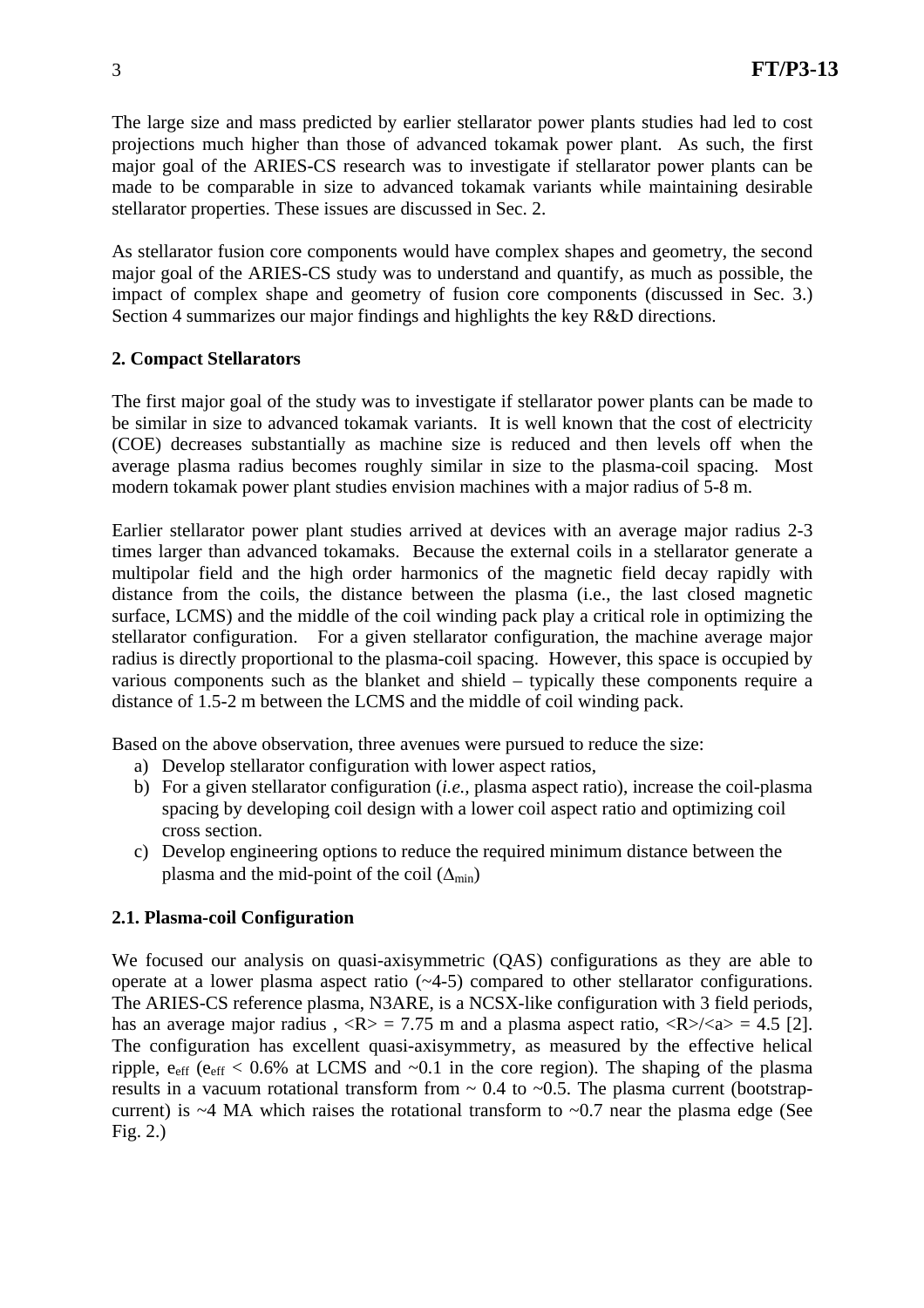

*FIG. 2. A) Cross section of the LCMS at four toroidal sections and B) the rotational transform as a function of normalized toroidal flux s for the N3ARE configuration. The dashed line is the rotational transform from external coils (or transform at*  $\beta = 0$ ) and the solid line is the total rotational *transform (iota) including the bootstrap current contribution at*  $\beta = 5\%$ *.* 

The distinct feature of this configuration is that a bias is introduced in mirror and helical terms of the magnetic spectrum in order to alter the structure of the ripple and drastically improve  $\alpha$  particle confinement [2]. Operation at low plasma temperature and high density also decreases  $\alpha$  slowing down and further reduces  $\alpha$  particle losses. Still, the  $\alpha$  particle loss rate in ARIES-CS is high (~5%). While the heat flux from these lost  $\alpha$  particles may be handled on the divertor target plate, erosion and, in particular, exfoliation due the accumulation of He atoms in the armor are major concerns. As such, developing configurations with lower  $\alpha$  loss is a key research area.

We also optimized the coil design that can produce the designed target plasma shape in order to maximize the coil-plasma desistance for a given <R>. Several coil designs with different coil aspect ratio,  $A_c = \langle R \rangle / \Delta_{min}$  were produced. In addition, the coil cross section (shape and size) was varied [2]. The ARIES-CS base-line coil design has a coil aspect ratio of 5.8 with rectangular cross-section conductors  $\left(\sim 0.19 \text{ m} \text{ radially and } \sim 0.74 \text{ m} \text{ toroidally}\right)$ . The maximum field in the winding pack of the coils is  $\sim$ 15 T for an on-axis plasma field of 5.7 T.

#### **2.2. Reducing Plasma-Coil Distance**

Typically, the distance between the plasma and the front of the coils are set by the requirements of adequate breeding and shielding of the coils. An innovative approach was developed to downsize the blanket and utilize a highly efficient WC-based shield in the space-constrained regions where plasma is close to the coil [5]. The special modules in these regions are optimized to provide shielding comparable to a regular breeding module but with a much reduced module radial thickness. The final design of the blanket consists of a tapered breeding region with a blanket thickness ranging from 54 cm in regions where more space is available to 25 cm at the minimum plasma-to-mid-coil distances (for example see the "midplane" inboard region in Fig. 1). The corresponding plasma-to-mid-coil radial thickness for a regular breeding module is about 1.79 m, decreasing to 1.31 m at the closest plasma-coil position. The total tritium breeding including all modules is  $\sim$ 1.1, found from detailed 3-D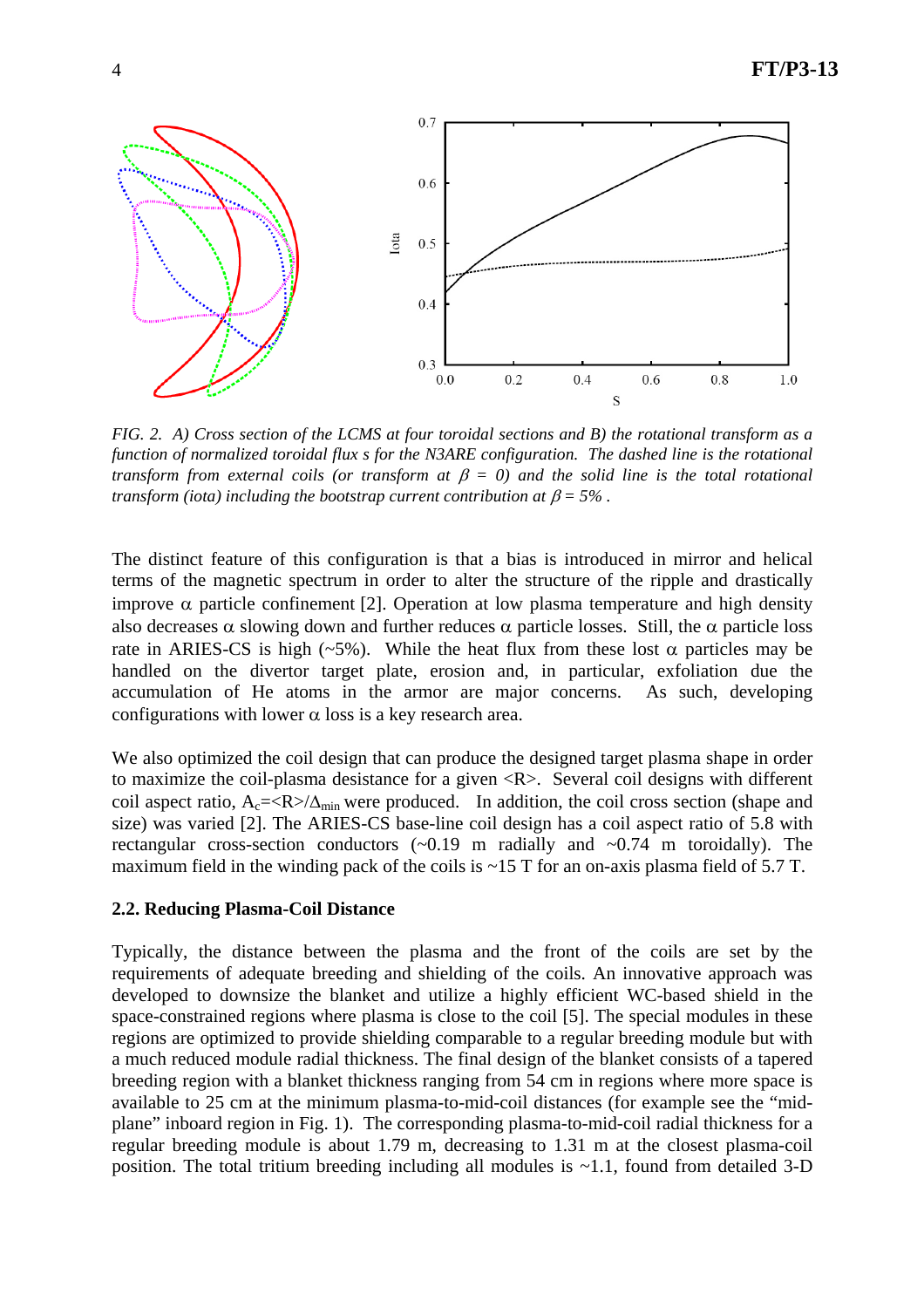neutronics analysis of the CAD model of ARIES-CS. Using a tapered blanket has had a major impact on the machine size: a device with a uniform blanket and shield at all location would have a major radius > 10 m compared to 7.75 m for ARIES-CS.

## **3. Engineering Complexity**

The complex shapes and geometry of stellarator plasma and coils impose severe constraints on fusion core components such as non-uniform heat, particle, and neutron fluxes; accessibility for assembly and maintenance; and feasibility and cost of manufacturing.

The 3-D shape of the plasma and the coil (and the components between them) necessitates 3- D analysis of various components. Moreover, we found that the results are quite sensitive to the fine details of 3-D shape of components and slight variations can result in substantial changes. For example, nuclear assessment of the system (breeding, shielding, blanket thermal recovery) requires utilization of 3-D neutron transport codes such as MCNPX Monte Carlo code. We developed a new tool which uses CAD models for in-vessel components (i.e., first wall, blanket, etc.) to generate various zones for MCNPX [5]. This tool also uses plasmas equilibrium to generate 3-D source terms for both fusion neutrons and plasma radiation. This tool was utilized in designing the tempered blanket concept.

An important result of our nuclear analysis of ARIES-CS is the large peaking factor of  $\sim$ 2 in the neutron wall loading (peak value of 5.3 MW/m<sup>2</sup> and average value 2.6 MW/m<sup>2</sup>) which is considerably larger than tokamaks (1.5 for ARIES-AT). This rather large peaking factor and the similarly large peaking factor for heat fluxes have a dramatic impact on the engineering design of the system.

We have found that the engineering configuration as well assembly and maintenance procedure are key elements in optimizing a compact stellarator – in some cases, these issues determine the choice of technologies that can be utilized. We considered several assembly and maintenance procedures early in the study. It appears that the only feasible option is a port-based maintenance scheme which involves the replacement of blanket and other invessel components through a number of designated ports. This is a complicated and timeconsuming procedure as the size of the ports as well as weight limit of maintenance boom limits the size of a typical blanket module to  $\sim$ 3-4 m<sup>2</sup> on the side facing the plasma (about 200 such modules in ARIES-CS). Furthermore, module removal and replacement requires the cutting and re-welding of the coolant pipes which necessitates removal of a neighboring module first [4]. The need for a large number of modules with coolant pipes which can be cut and re-welded in a relatively short time drove us toward the choice of a ferritic steelbased based blanket as reference option instead of a higher-performance blanket utilizing SiC composite as structural material (e.g., SiC/Pb-17Li blanket of ARIES-AT [12]). The reference blanket concept is a dual-coolant concept with self-cooled Pb-17Li zones and He-cooled ferritic steel structure [4].

The technology and design of superconducting magnets are another example of the impact of configuration on the choice of available technologies. The candidate superconductor materials for operation at high field (up to 16 T) are variants of  $Nb<sub>3</sub>Sn$  or  $MgB<sub>2</sub>$ . Both are glassy materials and their current carrying capability is drastically reduced with induced strain. For these types of superconductors, the superconductor material is typically wound around a large spool (with roughly the same radius of curvature as the coil itself) and is heat treated ( $700^{\circ}$ C for a few hundred hours) to attain superconducting properties. The resultant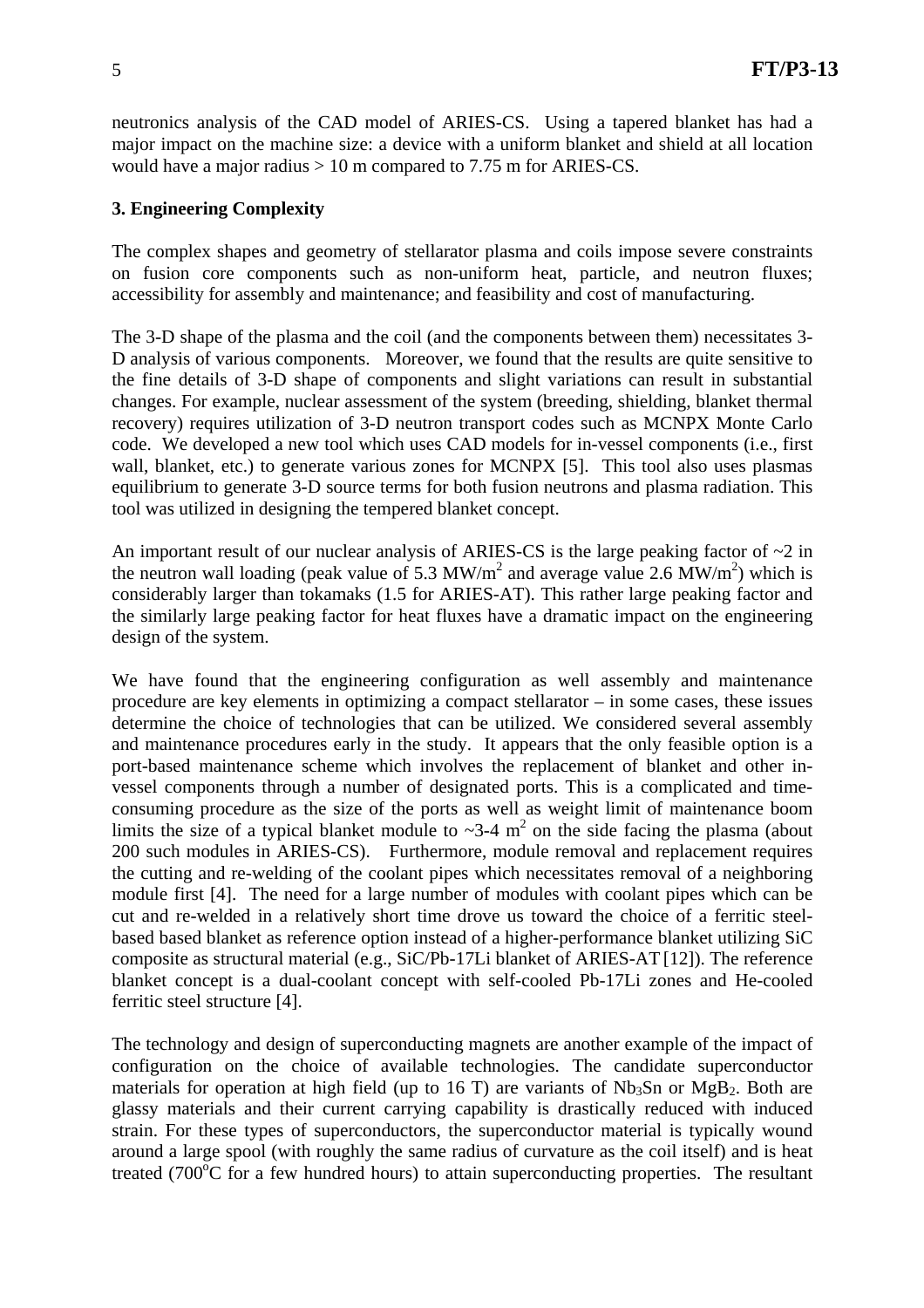cable is then gently unwound from the spool, insulated, and wound onto the coil. The reason for this two-step process is that organic insulators cannot survive the heat treatment process and need to be added afterwards. Because of the irregular shape of the coils, this method cannot be used in a compact stellarator. In order to keep the strain down, the superconductor material should be wound as a complete cable (including the insulator) on the coil and then heat treated. Glass-tape inorganic insulators that can withstand the heat treatment process have been developed recently in small scale [13]. Extrapolation of this insulator to large coils would allow stellarator magnets with  $B_{\text{max}}$  up to 16 T and is assumed for ARIES-CS. Otherwise, ductile NbTi superconductors should be used. For NbTi technology, the maximum field would be limited to  $\sim$  7 T for 4 K operation. This reduction in maximum field strength will lead to substantial a increase in the machine size.

As most of the component cost in a fusion system is due to manufacturing process (and not the cost of the raw material), it is expected that there will be additional costs associated with the irregular and complex shape of stellarator components. These additional costs proved difficult to quantify because of lack industrial experience in manufacuritn large-scale irregular components and also because in some cases conventional manufacturing techniques would be quite expensive and challenging. However, advanced manufacturing techniques, under development, would allow for component size not to be a limiting factor and the process to be highly automated with minimal labor. In principle, these advanced manufacturing techniques are more suitable for monolithic structure such as superconducting coil structure as opposed to heterogeneous structures such as blanket modules. As an example, we explored such an advanced manufacturing technique for the ARIES-CS coil support structure [11] and in estimating the cost-of-electricity (COE).

#### **4. Technical Issues and R&D Directions**

Overall, ARIES-CS study demonstrates that compact stellarator power plants which are comparable in size to advanced tokamaks are possible. Because of the lack of industrial experience on feasibility and cost of manufacturing of irregularly shaped components, we were not able to assess the trade-off between increasing the size and mass to lower complexity of fusion core components. Lessons learned from the construction of NCSX and W7X would be valuable information for follow-up studies of compact stellarator power plants. Nevertheless, optimizing the plasma configuration in order to increase the relative distance between the plasma and the coils (*e.g.,* lower plasma aspect ratio, increased coil aspect ratio) is a desirable approach as it would lead either to components with smaller irregularity and complexity (for a fixed machine size) or it would lead to a smaller device (for same component complexity).

The device configuration, assembly and maintenance drive the design optimization and technology choices in many cases. Examples include port-based maintenance scheme which drives the internal design of fusion core and led to the choice of a ferritic-steel, dual-coolant blanket. Another example is the irregular shape of the superconducting coil that necessitates development of inorganic insulators for high-field magnets.

The configuration space for QAS stellarators is quite rich and many desirable configurations are possible. Of course, the QAS configuration with reduced  $\alpha$ -particle loss should be developed and demonstrated experimentally. Profile control in compact stellarators is essential in order to ensure the achievement and control of the desired iota profile, including bootstrap current effects. While the alpha loss does not impact the plasma power balance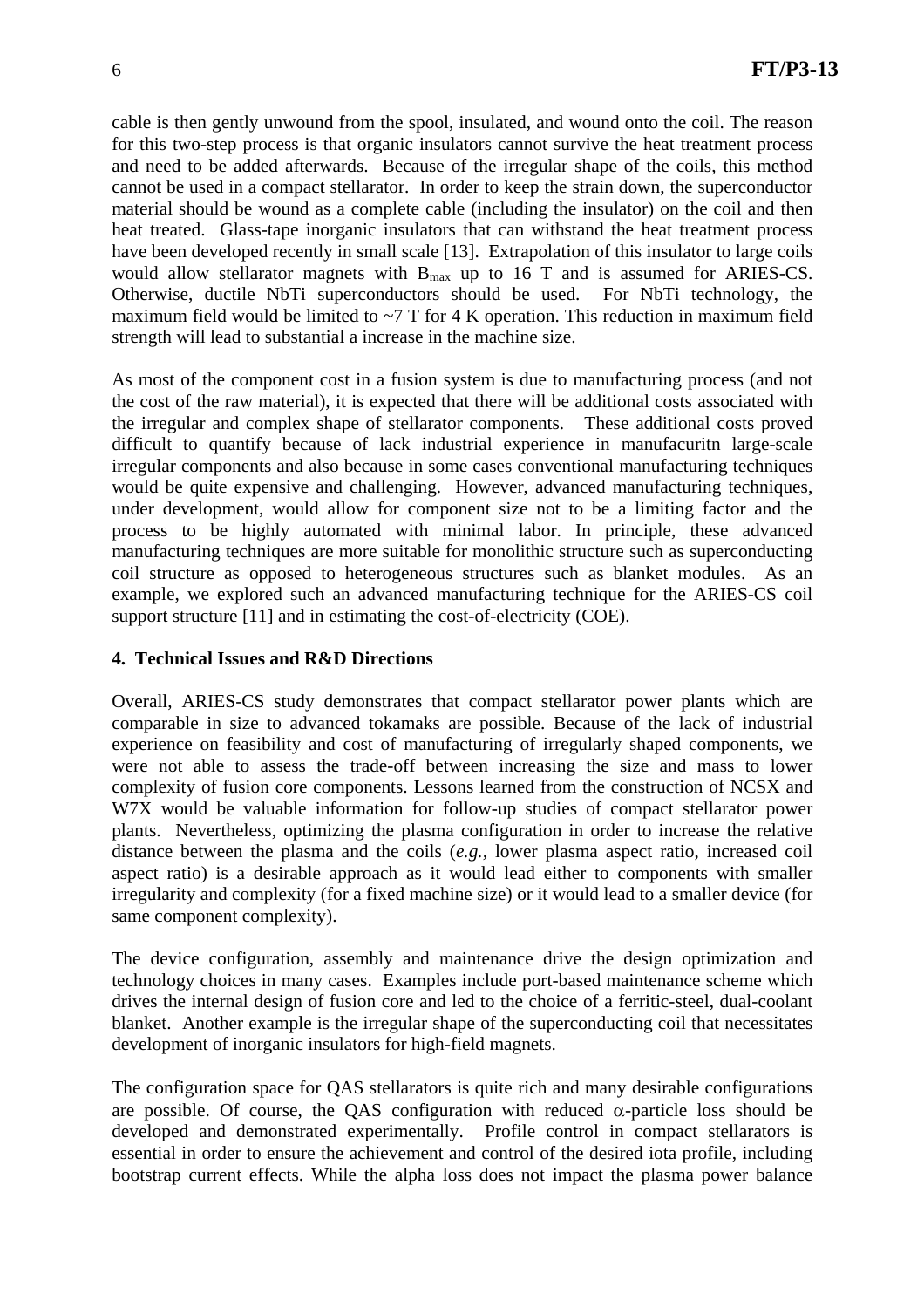appreciably, it leads to serious issues for in-vessel components: a) it can lead to localized heating and increase peak-to-average loads, and b) more importantly, energetic  $\alpha$  particles can damage the material wall through blistering. Optimization of plasma configuration to reduce the "energetic" (i.e.  $> 10 \text{ keV}$ )  $\alpha$  loss fraction further is needed.

An important constraint in optimizing a stellarator configuration is the plasma β limit. The mechanisms limiting the plasma β in a stellarator are not well understood as stellarator experiments have operated at β values substantially larger than predicted by the linear MHD theory (*e.g.,* 3.2% achieved β in W 7-AS versus 2% for the theoretical prediction [14]). Understanding the mechanism that limits the plasma  $\beta$  is an important physics topic which should be addressed in the next generation of stellarators. Not only would relaxing linear MHD stability constraint allow optimization of other parameters (*e.g.,* α-particle losses), a larger β value can also be used to reduce the technological requirement of the superconducting magnets.

Similar to advanced tokamaks, a large portion of plasma power should be radiated in order to obtain a reasonable heat flux on the divertors. This mode of operation should be demonstrated in experiments. Field-line tracing analysis of the reference configuration resulted in peak load of 18.4 MW/ $m^2$  (and average heat load of 0.77 MW/ $m^2$ ) which exceeds the 10 MW/ $m^2$  engineering limit. Because of lack resources and the 3-D nature of the problem, neither an aspect ratio scaling of the divertor heat load nor an optimized divertor design study has been carried out fully. Careful tailoring of divertor plates may lead to a reduction of peaking factor on the divertor plates and an acceptable solution but will probably require careful alignment of the divertor plates. We also focused on operation with a high density (4 x  $10^{20}$  /m<sup>3</sup>) because of the  $\tilde{n}_{e}^{0.51}$  dependence in ISSS95 scaling and also the belief that high density operation would help reducing the heat flux on the divertor plates. Neoclassical theory predicts impurity accumulation in steady-state stellarator discharges with such high densities and this is typically observed in experiments. However, both LHD and W7-AS have operated in high-density regimes without impurity accumulation [15]. Development and experimental demonstration of "pumped" divertor geometries in compact stellarators with a highly radiative plasma including operation with a high plasma density without any impurity accumulation are critical R&D topics.

Because of lack of resources, we did not explore in detail the plasma start-up scenario for ARIES-CS. Plasma start-up scenarios and path to ignition with resonance-avoidance techniques for should be developed and experimentally demonstrated.

On the engineering side, key R&D items specific to stellarators include: A) Development and demonstration of methods to fabricate, assemble, and maintain large superconducting stellarators free of resonance-inducing field errors; B) Engineering accommodation of fast  $\alpha$ particle losses, and C) Development of high-field superconducting magnets with irregular shape (e.g., in-organic insulators and/or high-temperature superconductors).

#### **Acknowledgement**

The work at University of California San Diego was supported by the United States Department of Energy, Office of Fusion Energy DE-FC03-95ER54299.